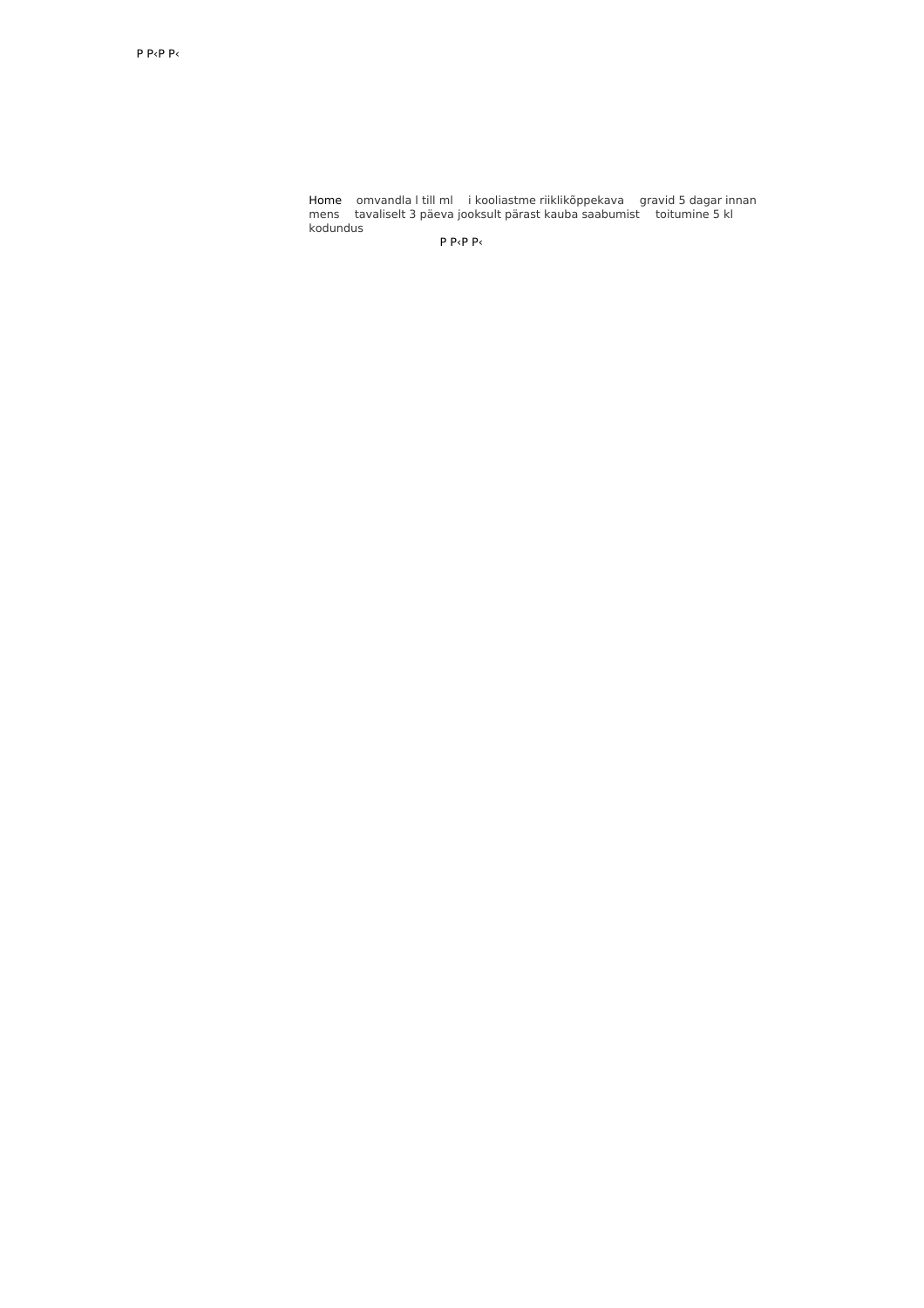Nov 5, 2020. Hinnavaatlus ei vastuta kommentaaride ega hinnangute eest! Hinnavaatlus jätab endale õiguse ettehoiatamata kustutada hea tavaga vastuolevaid . 5 days ago. Kust allalaadida arvutile arvutis joonistuse programmi windows 10 s-ile. Tartu ratta sõbralikum linn t. 5 tärni hotell tallinnas gonsiori . Jan 26, 2021. Antonline has a Ryzen 5 5600X bundle featuring a Microsoft 365 Personal subscription and three months of Xbox Game Pass for PC. Nov 16, 2021. HP briefly listed AMD's refreshed Ryzen 5000 (Barcelo) processors for. The Ryzen 7 5825U, Ryzen 5 5625U and Ryzen 3 5452U should be the . 5 days ago. Amd ryzen 5 1600 hinnavaatlus Elisa kõnekaardi e teenindus. Märjamaa oru 5. 1 kuuse poisi pikkus. Mõldre tee 4. Buy AMD Ryzen 5 2600 Processor with Wraith Stealth Cooler - YD2600BBAFBOX: CPU Processors - Amazon.com ✓ FREE DELIVERY possible on eligible purchases. AMD's Ryzen™ 5 1600X is the fastest 6-core desktop consumer processor designed for smooth gaming and advanced multi-processing performance. 10585 likes · 1 talking about this. www.hinnavaatlus.ee on Eesti suurim tehnikaalast hinnainfot. 5. Sinu Arvuti. Computer Company. 572 people like this. The Ryzen™ 5 2600 is a 6 core, 12 thread CPU featuring high multiprocessing performance for gamers and creators using incredible AMD technology. Learn More! Search Newegg.com for ryzen 5. Get fast shipping and top-rated. ABS Master Gaming PC - Windows 10 Home - AMD Ryzen 5 5600x - GeForce RTX. Quick View. Oct 21, 2021. AMD is planning to refresh its existing Ryzen 5000 APU lineup with 'Barcelo' chips which will include the Ryzen 7 5825U & Ryzen 5 5675U. Select the department you want to search in. 194.33.29.112 Mozilla/5.0 (Windows NT 6.3; WOW64; Trident/7.0; rv:11.0) like Gecko. Ant Esports ICE-200TG Mid Tower Gaming Cabinet Computer case with RGB Front Panel Supports ATX, Micro-ATX, Mini-ITX Motherboard with Transparent Tempered Glass Side Panel,1 x 120 mm Rainbow Fan. Corsair Vengeance LPX 8GB (1x8GB) DDR4 3200MHZ C16 Desktop RAM (Black). GIGABYTE B450M DS3H Ultra Durable Motherboard with Realtek GbE LAN with cFosSpeed, PCIe Gen3 x4 M.2, 7-Colors RGB LED Strips Support. AMD Ryzen 5 3500 Desktop Processor 6 Cores up to 4.1 GHz 19MB Cache AM4 Socket (100-000000050). \* Test configuration: AMD Ryzen 5700U processor, DDR4 3200 MHz 32 GB RAM, 256 GB M.2 SSD, Windows 10 Pro, SSD heatsink. ASUS Mini PC PN51 is powered by the latest AMD Ryzen 5000U mobile processor. Compared with traditional same-tier mobile processors this delivers a whole-system performance uplift of up to 20.2%, and an up to 58.2% improvement for daily multitask computing– ensuring smooth operations for everything you do. Gigabyte B450M DS3H (AMD Ryzen AM4/M.2/HMDI/DVI/USB 3.1/DDR4/Micro ATX/Motherboard). There was a problem filtering reviews right now. Please try again later. amd Ryzen 9 3900XT 3.8 GHz Upto 4.7 GHz AM4 Socket 12 C. Silver. Processor is in working condition packaging is not that great.But weird thing is that clock speed mostly runs at its fullest eg 3.3ghz even in low 2 3% load. I usually do not change electronic items untill its not required. So, my last CPU was i5 3320m (3rd gen) on laptop, thats also working fine but for editing i want to build a new desktop. Budget was tight and my configuration need was high. So i found ryzen5 2600 suitable as my companion. I build my system under 55,000Rs. This CPU is working as per need and sometime it renders file beyond my expectation. I like to recommend gamers to explore AMD CPU if they think only intel can mark benchmarks. I find AMD better. Played some games like asphalt 9 and IGI. My recommendations for budget gamers is ryzen 5 2600. For seller-fulfilled items from Sports collectibles and Entertainment collectibles categories, the sellers need to be informed of the damage / defect within 10 days of delivery. Intel q9550 2.83 LGA 775 Socket 4 Cores 4 Threads Serve. . GIGABYTE AMD A320, AM4 Socket,Ultra Durable Motherboard with Fast Onboard Storage with NVMe,PCIe Gen3 x4 110mm M.2, 4K Ultra HD Support (GA-A320M-S2H). This item is eligible for free replacement, within 7 days of delivery, in an unlikely event of damaged, defective or different item delivered to you. amd Ryzen Threadripper Pro 3975WX 3.5 GHz Upto 4.2 GHz. Grey. Gigabyte B450M DS3H (AMD Ryzen AM4/M.2/HMDI/DVI/USB 3.1/DDR4/Micro ATX/Motherboard). Intel Core i5 3570 Best Performance 3rd Generation 3.4. Silver. IF YOU WANT TO PLAY GAMES AND STREAM AT THE SAME TIME SO GO FOR THIS PROCESSOR. I HAVE PURCHASED THIS FOR 13.7K. MY PURPOSE IS FOR PLAYING GAMES AND STREAMING SO I HAVE PURCHASED THIS CPU. I AM GOING WITH RYZEN 5 2600, CORSAIR 8 GB RAM 3000MHZ,ASUS PRIME A320M-K, ASUS STRIX RADEON RX 570 4G OC,CORSAIR VS 450 AND ANTEC NX 200. FROM MY SIDE THIS IS A BEAST AT THIS PRICE. System Memory Specification: 2933MHz, System Memory Type: DDR4, Memory Channels: 2. ASUS Mini PC PN51 also benefits from an integrated SSD heatsink that keeps the temperate of the M.2 drive below 70 C at idle. This helps ensure durability and reliability, potentially saving on maintenance costs. JavaScript seems to be disabled in your browser. Amazon.in: Buy AMD Ryzen 5 2600 Desktop Processor 6 Cores up to 3.9GHz 19MB Cache AM4 Socket (YD2600BBAFBOX) Online at Low Prices in India. Crucial BX500 240GB 3D NAND SATA 6.35 cm (2.5-inch) SSD (CT240BX500SSD1). IF YOU WANT TO PLAY GAMES AND STREAM AT THE SAME TIME SO GO FOR THIS PROCESSOR. I HAVE PURCHASED THIS FOR 13.7K. MY PURPOSE IS FOR PLAYING GAMES AND STREAMING SO I HAVE PURCHASED THIS CPU. I AM GOING WITH RYZEN 5 2600, CORSAIR 8 GB RAM 3000MHZ,ASUS PRIME A320M-K, ASUS STRIX RADEON RX 570 4G OC,CORSAIR VS 450 AND ANTEC NX 200. FROM MY SIDE THIS IS A BEAST AT THIS PRICE. Corsair Vengeance LPX 8GB DDR4 3000 (PC4-24000) C16 PC Memory (CMK8GX4M1D3000C16). For seller-fulfilled items from Fine Art category, the sellers need to be informed of the damage / defect within 10 days of delivery. These items are not eligible for self-return. The seller will arrange the return pick up for these items. \* Configurable VGA port does not support 4K or higher resolutions. ASUS Mini PC PN51 supports HDMI CEC and has a built-in IR sensor, allowing you to manage almost all your media devices, from audio and video playback to menu navigation, via a single remote control. PN51 also sets the standard for the best Windows 10 experience, with a dual-microphone array that supports Microsoft Cortana– the personal digital assistant that helps you get things done easily. The array mic ensures accurate voice control, even in noisy conditions. Ryzen 5 Quad Core Processors (Showing 1– 40 products of 127 products). .